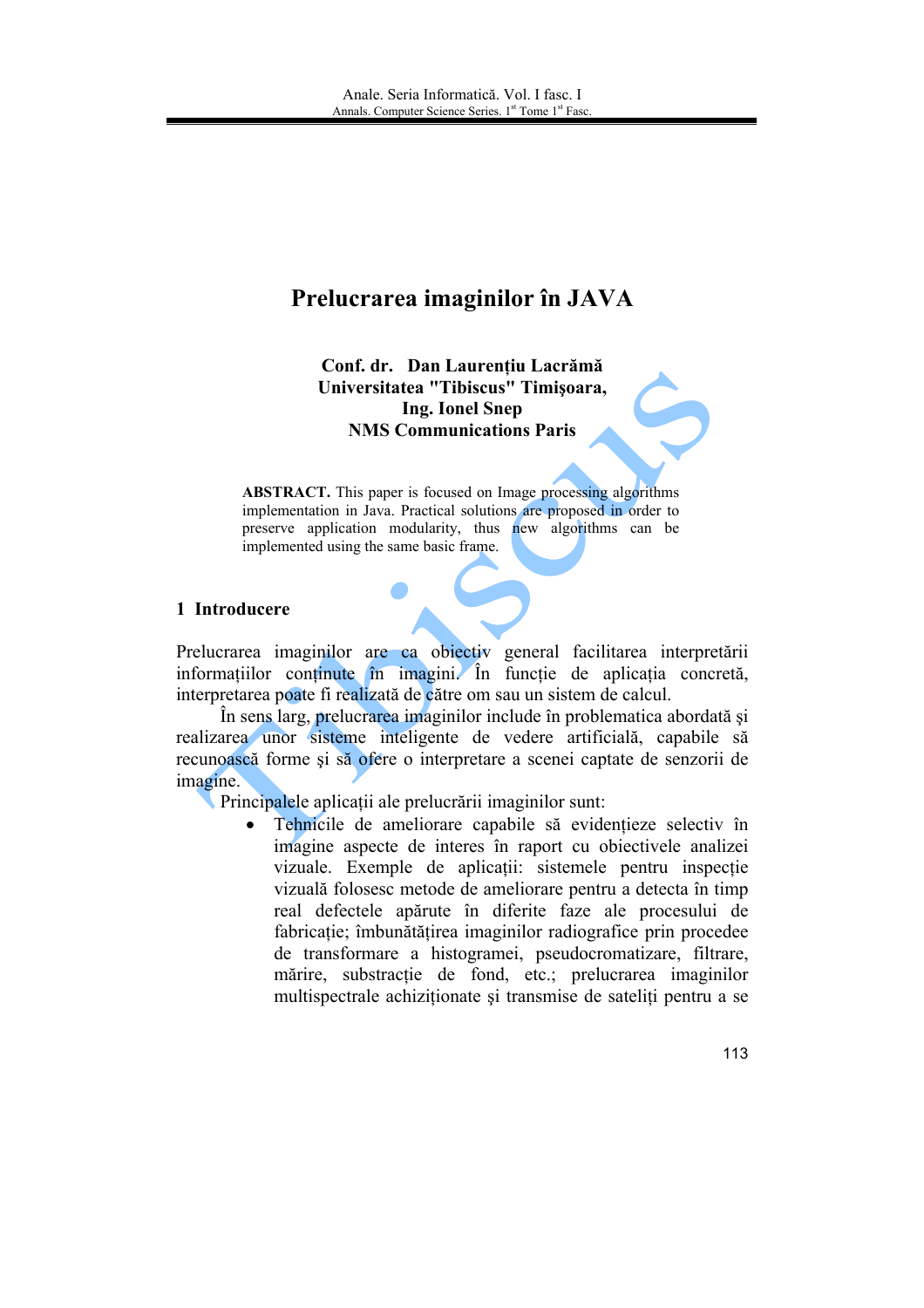extrage informatia de interes, imperceptibilă în imaginile aflate în forma brută.

- Tehnici de restaurare: eliminarea sau reducerea daunelor provocate imaginilor de perturbatii prin compensarea efectului acestora. Algoritmii de restaurare sunt utilizati în domenii precum: sporirea acurateții unor imaginilor prin eliminarea perturbațiilor biologice (provenite din organismul pacientului) sau ale celor din lantul de transmisie; eliminarea efectelor deformante provocate de sistemele optice si de atmosferă asupra imaginilor de teledetectie; eliminarea efectelor deformante provocate de sistemele de captare, de atmosferă si de interacțiunea luminii cu diferite corpuri cerești în imaginile astronomice
- Tehnicile de analiză capabile să furnizeze automat evaluări cantitative ale unor mărimi de interes în imaginile procesate. Sunt utile pentru: controlul grosimii rostului la sudura automată, al grosimii tablei în procesul de laminare, sau al diametrului mediu al granulelor în industria pulberilor; analiza secventelor de imagini ale inimii, captate sincron cu ciclul de contractie; estimarea unor parametrii de interes cum ar fi producțiile agicole pe anumite suprafețe , concentrația agenților poluanti etc în imagistica provenită de la satelitii de teldetectie.
- Recunoasterea formelor, clasificarea automată a unui obiect necunoscut într-o multime finită de clase. Aplicatii concrete sunt: recunoasterea subansamblelor de către robotii de montai: recunoasterea caracterelor scrise (de tipar, de manã). interpretarea automată a formularelor și recunoașterea semnăturilor pentru operații bancare; recunoașterea monedelor pentru masini automate de vânzare; recunoasterea tipului de avion în aplicațiile legate de aviația militară și civilă; ghidarea vehiculelor cu deplasare autonomă (avioane de spionaj fără pilot, rachete strategice); clasificarea automată a terenurilor în imagini de teledetectie; clasificarea amprentelor digitale și a fetelor în criminalistică
- Tehnicile de compresie având ca obiectiv reducerea numărului de biti necesari redării imaginilor cu o fidelitate impusă. Între beneficiarii tehnicilor de compresie se numără utilizatorii calculatoarelor din generația multimedia, agentiile pentru tehnică spatială, astronomia, medicina, companiile de televiziune și nu în ultimul rând, armata.
- 114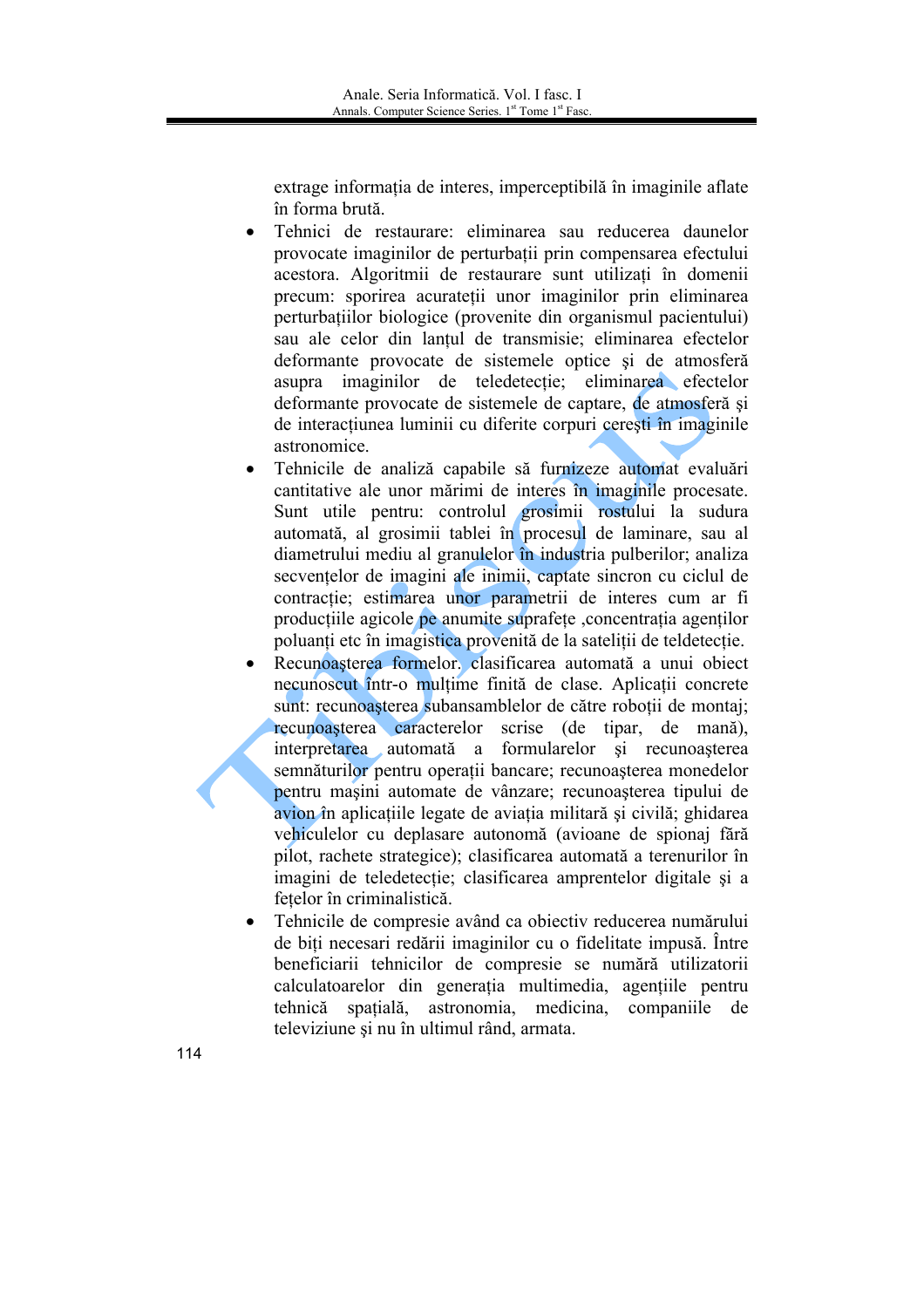Exemplele prezentate sunt departe de a fi exhaustive. Lista problemelor care își așteaptă rezolvarea pare să se extindă, o dată cu cristalizarea unor noi subdomenii de lucru.

Diversitatea aplicatiilor face dificilă încercarea de reprezentare unitară a etapelor de prelucrare si a relatiilor dintre acestea. Cu toate acestea în Figura 1 se propune o schemă-bloc generală a procesului de prelucrare numerică a imaginii.



Figura 1. Schema-bloc generală a procesului de prelucrare digitală a imaginilor

Achizitia imaginii se poate considera în sens lărgit ca fiind preluarea imaginii direct de la sursă sau dintr-o memorie (bază de date) unde ea a fost anterior depozitată într-o formă comprimată.In aplicațiile de compresie a imaginilor (nivel de complexitate I) sunt implicate doar achizitia stocarea compresia si transmisia informatiei. La receptie prin procedura de decomprimare se obțin imagini identice sau foarte apropiate de cele initiale.

Preprocesarea cuprinde etapele de eliminare a efectului perturbatiilor si de ameliorarea a imaginilor. Aceste prelucrări se execută de obicei prin aplicarea unui set de transformări sau filtrări asupra imaginii initiale. Procedurile având nivelul de complexitate II (low level) se opresc la această etapă. Rolul lor este acela de a îmbunătăți imaginile în vederea unei interpretări efectuate ulterior de operatorul uman.

Segmentarea este o prelucrare ce permite extractia obiectului analizat din imagine. Acuratetea cu care se execută această separarea obiect-fond este esențială pentru obținerea unor rezultate corecte în etapele următoare.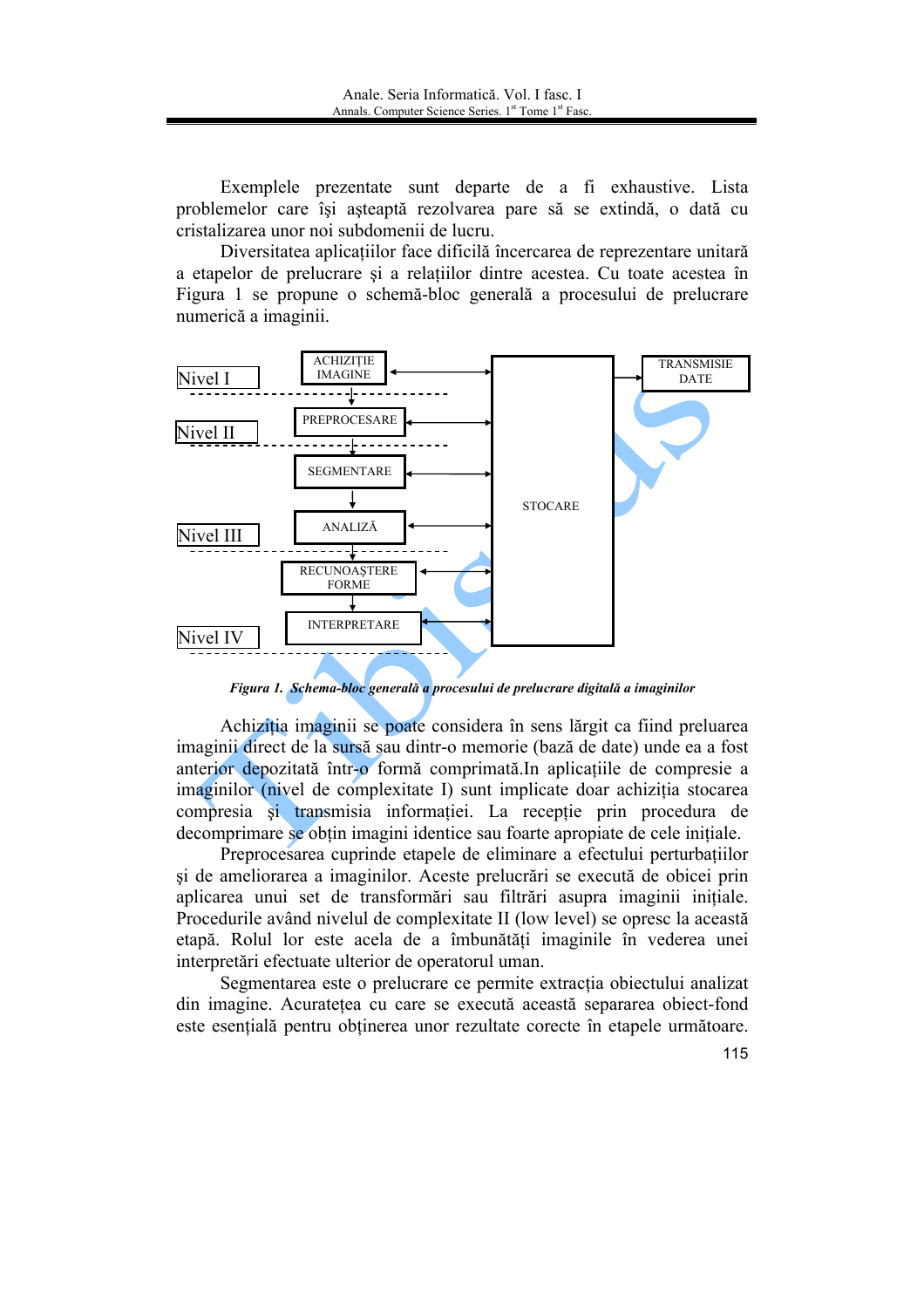Analiza imaginii presupune efectuarea unor măsurători ale parametrilor obiectului studiat și stabilirea unei descrieri matematice a acestuia. În situatia în care procedura are nivelul de complexitate III rezultatele măsurătorilor se stochează sau se transmit ele fiind ulterior folosite de operatorul uman pentru interpretare.

În cazul procedurilor cu nivel de complexitate IV, parametrii obiectului analizat se asamblează într-un model matematic, care este apoi comparat cu modele tip ale unor clase de objecte cunoscute. Functie de gradul de asemănare se decide clasificarea obiectului studiat în una din clasele disponibile, adică se face recunoașterea acestuia.Recunoașterea formelor este în general urmată de o interpretare automată a întregii imagini. De exemplu, în cazul vederii artificiale la roboti, interpretarea înseamnă înțelegerea distribuției spațiale a obiectelor din câmpul vizual și adoptarea deciziilor în consecintă.

Prelucrarea efectivă a imginilor se face pe un calculator PC, o statie grafică sau un echipament specializat. În general, echipamente specializate se folosesc pentru aplicații în exploatare, la care metodele de prelucrare au fost dezvoltate și optimizate, astfel încât a fost posibilă stabilirea cerințelor hardware. În ultimul timp, au devenit disponibile comercial valoroase pachete software dedicate prelucrării imaginilor. Acestea conțin numerosi algoritmi de uz general și constituie un excelent punct de plecare în rezolvarea unor aplicații. Totuși, ca regulă generală, soluționarea unei probleme specifice necesită un efort de cercetare și dezvoltare proprie.

## 2 Proiectarea programului de prelucrare

Projectarea aplicatiei de prelucrare a pornit de la stabilirea unor principii de implementare astfel încât să se asigure versatilitatea programului rezultat în final:

- a) Aplicatia trebuie să funcționeze într-o fereastră din mediile (Windows, Linux sau Solaris) și să respecte criteriile acestora;
- b) Programul trebuie să asigure afișarea imaginii originale și ulterior a celei prelucrate:
- c) Aplicația trebuie să cuprindă procesările de bază și posibilitatea ca printr-o procedură simplă să-i fie atasate noi module;
- d) Fiecare procesare trebuie să poată fi anulată;

e) Rezultatele procesărilor trebuie să poată fi salvate.

Prin urmare au rezultat un număr de specificatii de projectare a aplicatiei dintre care cele mai importante sunt:

116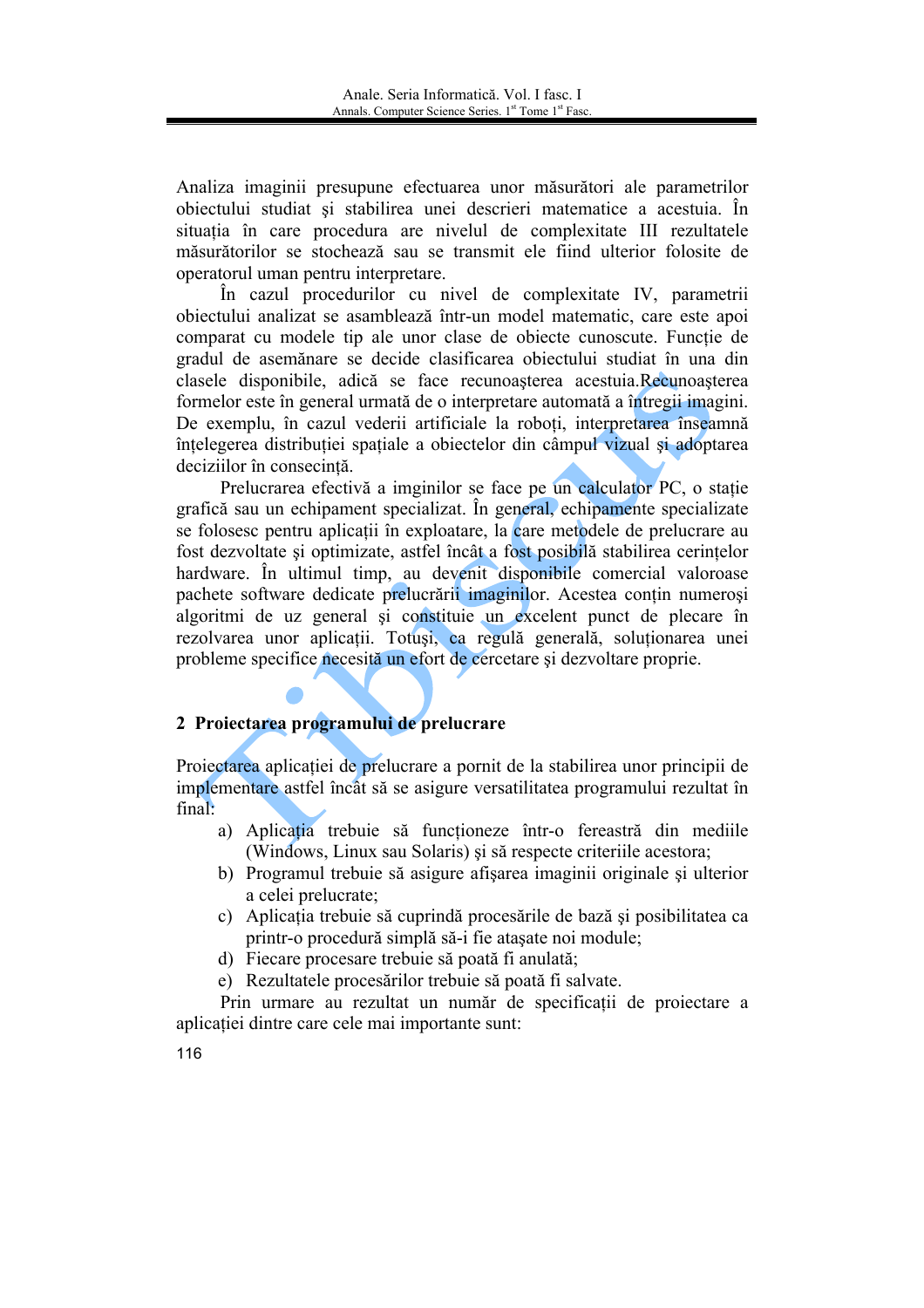- Implementarea se va face în limbajului Java datorită independenței de platformă;
- Fereastra programului va contine o bară de meniuri cu meniurile "File" (manipulare fisiere) si "Process" (algoritmii de prelucrare);
- Meniul "Process" va cuprinde o comandă de validare care controlează acceptarea sau nu a rezultatelor procesării;
- Se implementează comanda "Custom" care permite utilizarea unor filtre  $3\times 3$  definite de utilizator.
- Meniul "File" va cuprinde comanda "Save" pentru salvarea imaginilor procesate.

Analizând aceste cerinte s-a stabilit că trebuie structurată o familie de clase care să reprezinte o bază pentru oricare din filtrele ce se vor implementa ulterior [HC01], [CGI00]. Clasa executabilă P im este fică a clasei swing Jframe si curpinde următoarele componente: definirea ferestrei, bara de meniuri cu meniurile File și Process, zona de afișare a imaginilor, toolkit-ul. Clasa Filtru subclasă a clasei ImageFilter reprezintă clasa de bază pentru clasele care execută procesările propriuzise (de exemplu F bin, F med, etc.). În această clasă sunt definite matricile pentru imaginea originală și finală și ciclul dublu for de scanare pixel cu pixel a imaginii de procesat. Clasa Dg mostenitoare a clasei Dialog utilizată ca superclasă din care se derivează toate claselede definiție a ferestrelor de dialog proprii unor procesări de tipul binarizare, fereastră de gri, filtru Custom, etc.

Salvarea imaginilor finale a fost implementată sub forma unei clase SaveJpg care cuprinde limile de cod necesare pentru crearea unui flux de ieșire a datelor, transmiterea imaginii într-un bufer și inscrierea ei într-un fişier  $[LS01]$ .

## 3 Descrierea funcționării aplicației

Aplicatia se prezintă, în conformitate cu specificatiile de projectare anterioare, sub forma unei ferestre ce cuprinde o bara de meniu si un spatiu pentru afișarea imaginilor. Bara de meniu conține meniul "File" cu comenzile Open, Save și Exit și meniul "Process" unde sunt plasate comenzile Binarizare, Fereastră, Histograma, Netezire, Median, Laplace, Hough, Custom și Validate. Figura 2.a. prezintă fereastra cu o imagine afisată iar 2.b. prezintă executia unei comenzi în meniul Process.

Comanda Binarizare produce apariția pe ecran a unei ferestre de dialog ce afisază histograma și permite utilizatorului să selecteze valoare pragului

<sup>117</sup>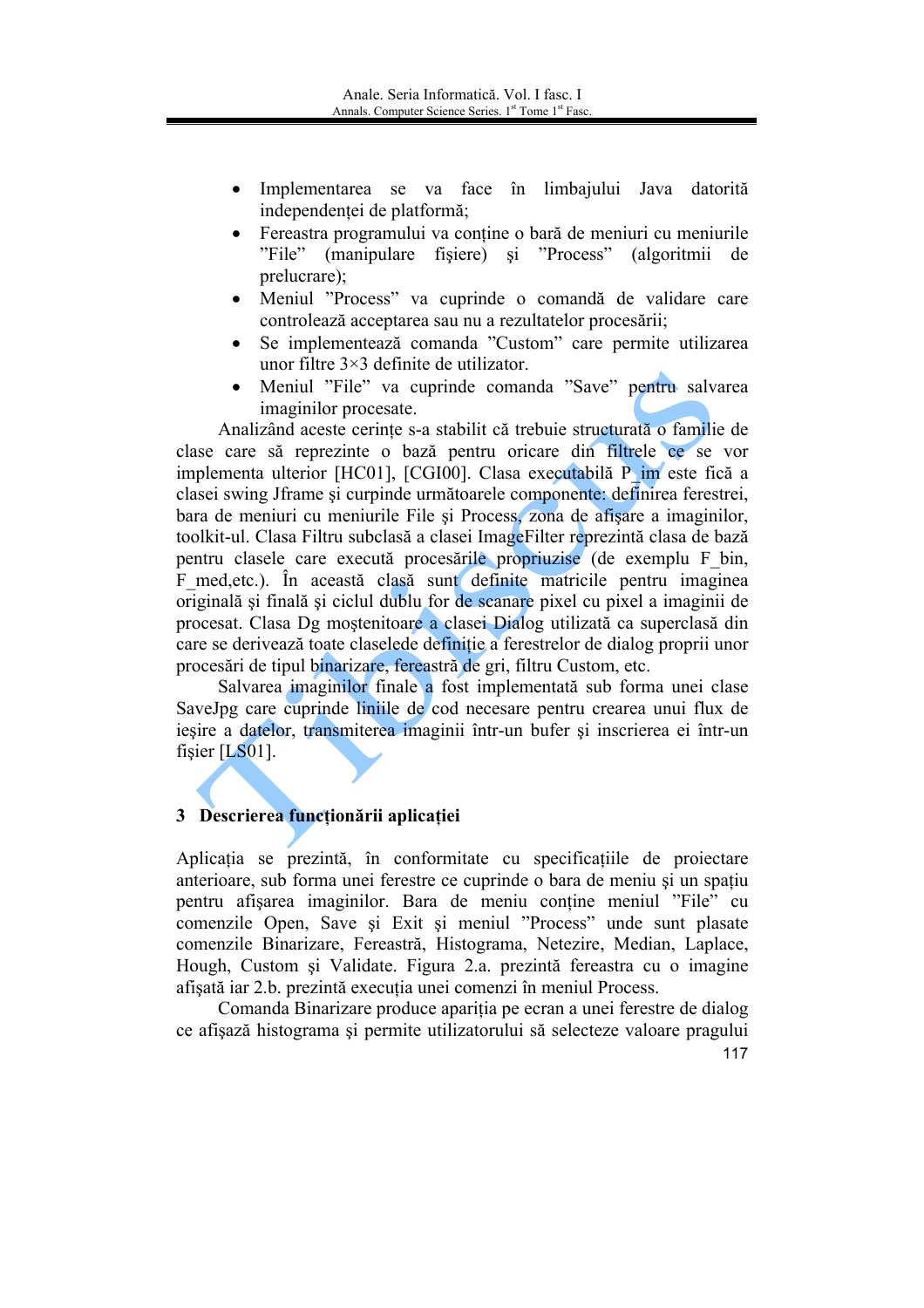P de segmentare. După scrierea valorii pragului și apăsarea butonului Try, P este marcat pe histogramă, iar utilizatorul poate să execute sau nu procesarea prin comanda butoanelor OK respectiv Exit.



Figura 2. Fereastra programului de procesare P\_im

Comanda Fereastră este similară cu Binarizare dar în acest caz există două praguri P1 și P2. Utilizatorul are și de această dată posibilitatea să testeze valorile alese pentru ca apoi să decidă dacă aceste praguri sunt corecte. Figura 3. reprezintă fereastra de dialog proprie acestei comenzi în momentul în care P1 și P2 au fost selectate și afișate pe histogramă.



Figura 3. Fereastra de Dialog pentru selecția pragurilor

118